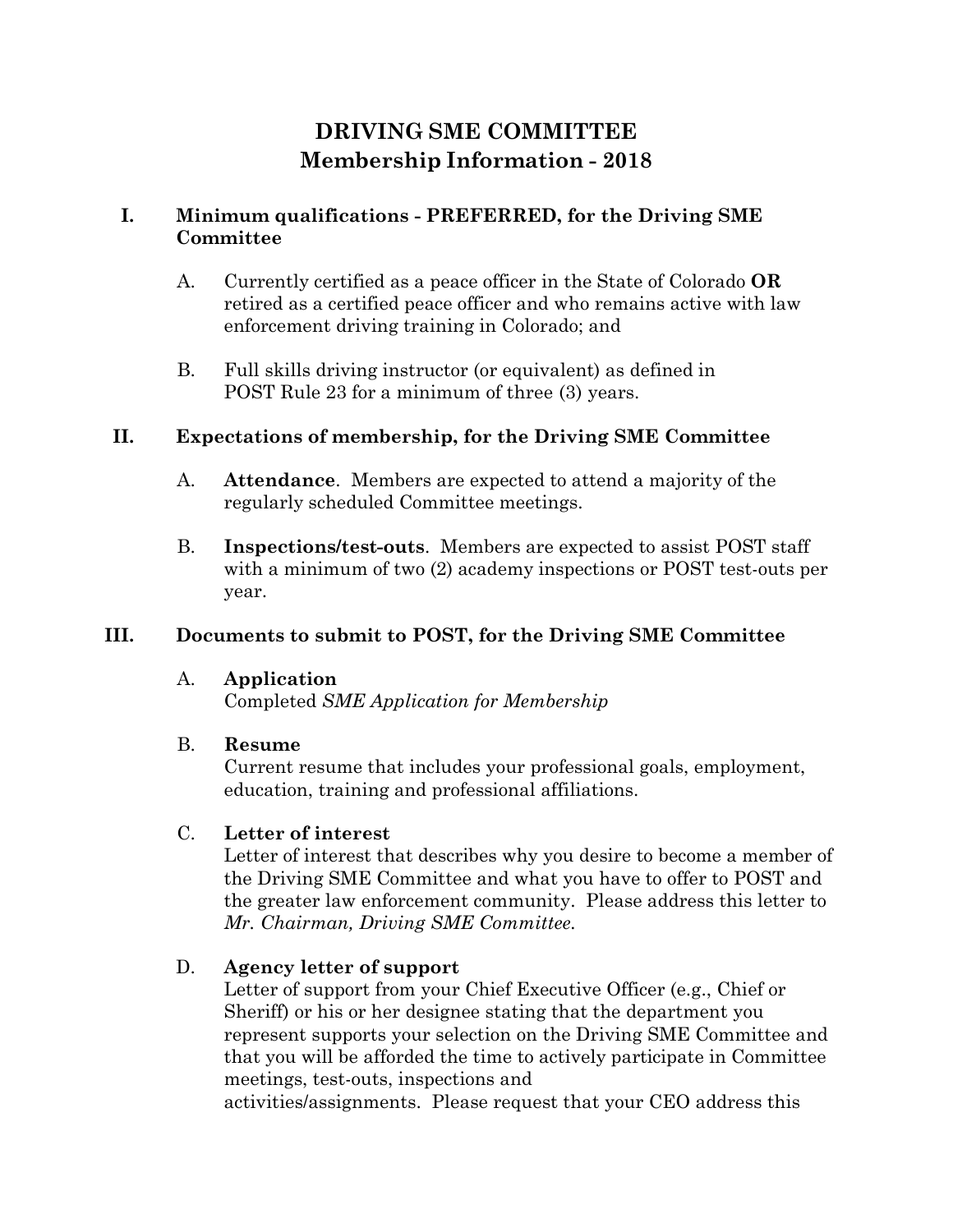letter to the *POST Director*. POST prefers that you include this letter with your application materials. However, your CEO may mail this letter to the POST Director if he or she prefers.

## E. **Training and certificates**

Comprehensive list of training classes (with copies of certificates attached) that you have completed **and** that are relevant to the Driving SME Committee. Please do **not** submit copies of certificates from all training you have ever attended.

#### F. **Full skills instructor status** (POST Rule 23, *Academy Skills Instructors*)

Please include copies of the following documents, as applicable, so the Committee can determine your status as a full skills instructor for driving.

- 1. Certificate of completion from a relevant approved skills instructor training program. (I.e., instructor level course in law enforcement driving); and
- 2. Certificate of completion from an approved forty (40)-hour instruction methodology program (aka Intro to Instruction, Train the Trainer); and
- 3. Documentation to substantiate completion of a minimum of eighty (80)-hours of instructional experience as an assistant driving instructor at an approved basic or reserve training academy.

# **IV. Application guidelines for the Driving SME Committee**

- A. Submit the completed application and requested documents to POST at the address listed on the [SME Application for Membership](https://coloradopost.gov/sites/default/files/post/SME/2018_sme_application_fillable.pdf)
- B. Applications are accepted continuously, but are reviewed only during regularly scheduled SME meetings. In order for an application to be reviewed at a regularly scheduled meeting, the completed application and all requested documents must be **received** at POST by 4:00 p.m. at least seven (7) calendar days prior to the date of the meeting.
- C. Regularly scheduled meeting dates for the SME Committees are listed on the POST [website,](http://www.coloradopost.gov/about-post/sme-committees) or you may contact POST to inquire about upcoming meeting dates.